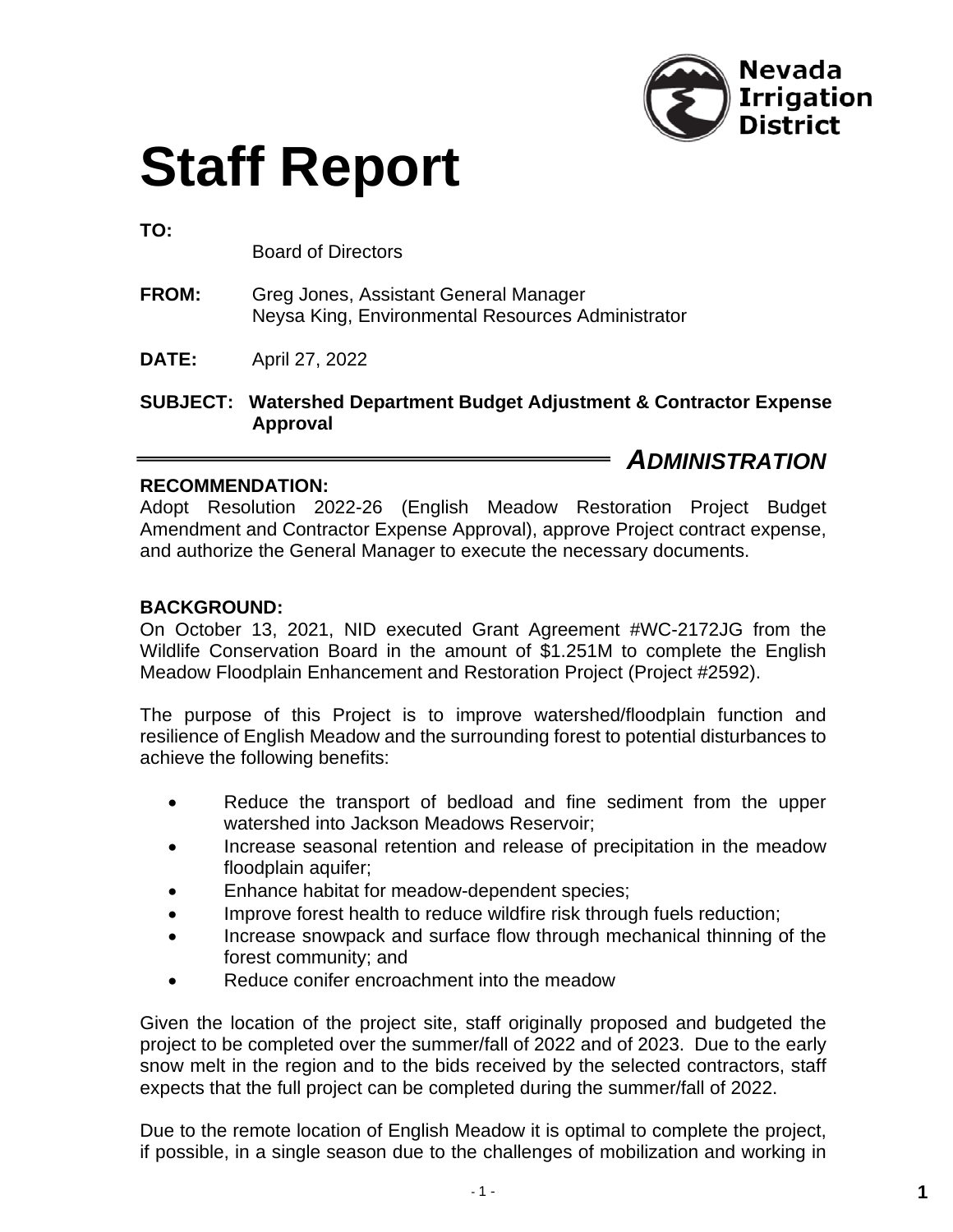this area. At this time, staff seeks Board authorization to contract for all of the project scopes of work and to encumber the entire cost of the project in the 2022 budget year.

This Project is broken into four distinct Scopes of Work as titled:

- I. Item #1: River Restoration and Channel Improvement
- II. Item #2: Slope Fire Fuels Reduction
- III. Item #3: Material Stockpiling, Tree Felling and Log Barrier Placement
- IV. Item #4: Access Road Opening and Culvert Installation

District staff have completed CEQA and are in the process of completing and obtaining all permits for this project.

#### **CONTRACT BIDS AND RECOMMENDATIONS:**

On March 7, 2022, NID released the Request for Bids to eleven (11) firms. Bidders were invited to bid for all or any combination of scoped items. On March 25, 2022, NID received responses from 5 firms as detailed below.

| <b>Scope of Work (Item)</b>                                  | <b>Frank Dial</b> | Folchi                             | <b>Mountain G</b>  | Jensen's            | <b>Black Dog</b>   |
|--------------------------------------------------------------|-------------------|------------------------------------|--------------------|---------------------|--------------------|
|                                                              | Logging           | Logging and<br><b>Construction</b> | <b>Enterprises</b> | <b>Tree</b><br>Care | <b>Enterprises</b> |
| #1 River<br><b>Restoration/Channel</b><br><b>Improvement</b> | \$382,100         | \$572,600                          | \$458,800          |                     |                    |
| #2 Slope Fire Fuels<br><b>Reduction</b>                      | \$425,580         |                                    |                    | \$484,400           | \$402,225          |
| #3 Material<br><b>Stockpiling, Tree</b><br>Felling, etc.     | \$399,750         |                                    |                    | \$491,800           |                    |
| #4 Access Road<br>Reopening                                  | \$46,200          |                                    | \$73,450           | \$186,000           |                    |

#### **Summary of Bids Received by Scope of Work (Item)**

Upon review of bids received, staff recommends contracting with the following firms for the project:

| <b>Project Item</b>             | <b>Contractor</b>  |    | <b>Bid Amount</b> | Est. Bond    |    | Est. Total      |
|---------------------------------|--------------------|----|-------------------|--------------|----|-----------------|
|                                 |                    |    |                   |              |    | <b>Contract</b> |
| #1 River Restoration / Channel  | <b>Frank Dial</b>  | \$ | 382,100           | \$<br>38,210 | S  | 420,310         |
| <b>Improvement</b>              | Logging            |    |                   |              |    |                 |
| #2 Slope Fire Fuels Reduction   | <b>Black Dog</b>   | \$ | 402,225           | \$<br>40,223 | \$ | 442,448         |
|                                 | <b>Enterprises</b> |    |                   |              |    |                 |
| #3 Material Stockpiling, Tree   | <b>Frank Dial</b>  | \$ | 399,750           | \$<br>39,975 | \$ | 439,725         |
| #4 Access Road Reopening        | <b>Frank Dial</b>  | \$ | 46,200            | \$<br>4,620  | S  | 50,820          |
|                                 | Logging            |    |                   |              |    |                 |
| <b>Contractor Project Cost:</b> |                    |    |                   |              |    | 1,353,303       |

In addition to the Contractor project costs, NID will be contracting with the following Consultants: a Registered Professional Forester, River Restoration Specialist,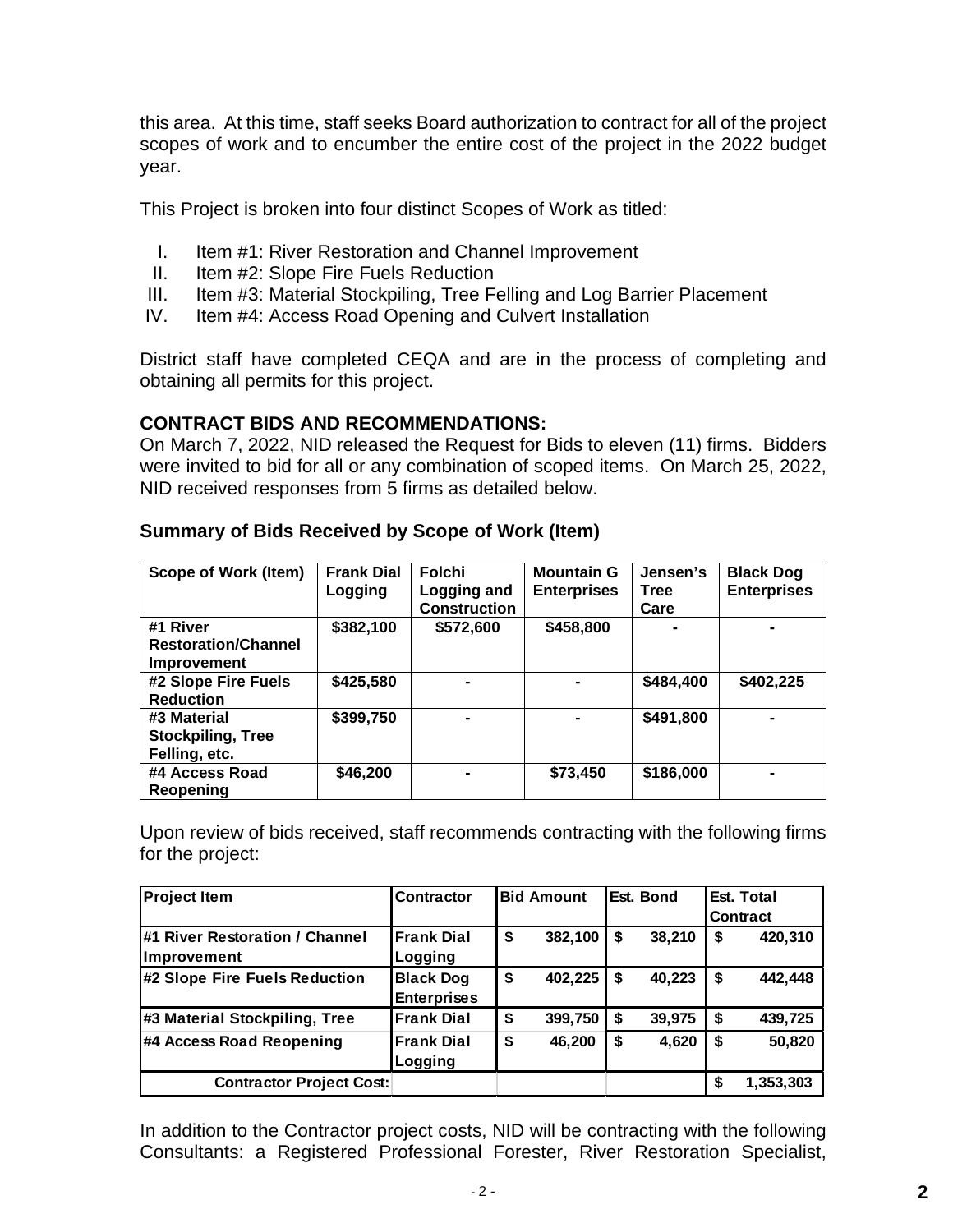Biologist and Tribal Monitor Consultants totaling \$66,000. The Total Project Estimated Cost is \$1,420,00, inclusive of Contractor costs detailed above.

#### **BUDGET AMENDMENT RECOMMENDATION**

The approved 2022 Annual Budget included expenditures in Fund 70 for this proposed project. In order to complete the project in 2022, an additional \$250,000 is required. As such the following budget amendments are needed:

- Increase expenditures for 70116 Watershed, Contractor Fees by \$250,000
- Transfer \$125,000 from Fund 10 and \$125,000 from Fund 50 to Fund 70. It is proposed to split the needed \$250,000 between Fund 10 Water Operations and Fund 50 Hydroelectric evenly due to the benefit both Funds received by the completion of this project. Upon completion of these proposed transfers, Fund 10 will have an unassigned Fund Balance of \$8,393,836 (not including reserves); and Fund 50 will have an unassigned fund balance of \$4,292,965 (not including reserves).
- Increase revenues for Fund 70 by \$1,251,000, which is the revenue received from the Wildlife Conservation Board grant received for this project..

Attachments (1):

• Resolution No. 2022-26: 2022 Watershed Department Budget Amendment & Contractor Expense Approval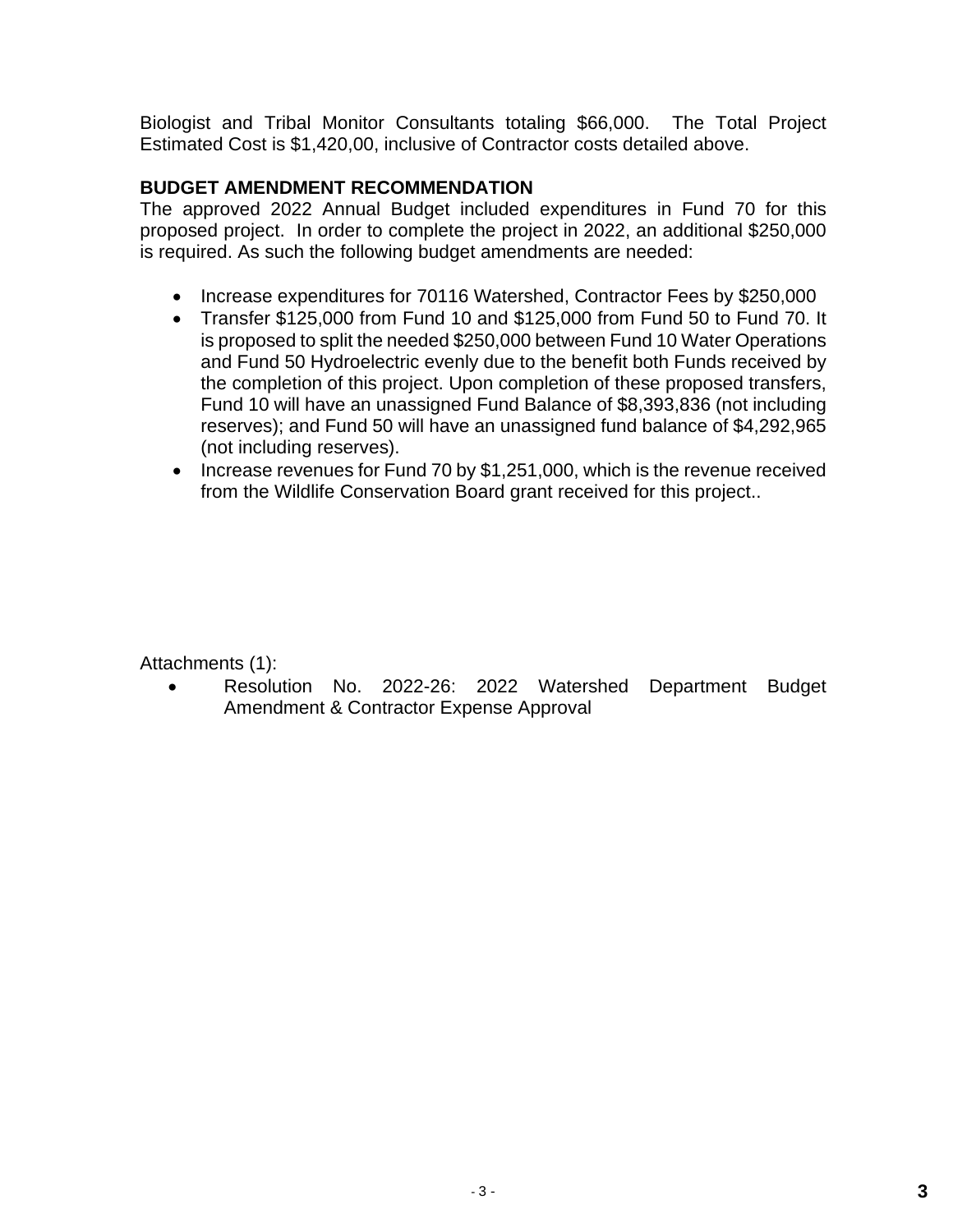

## RESOLUTION NO. 2022-26 OF THE BOARD OF DIRECTORS OF THE NEVADA IRRIGATION DISTRICT

#### **2022 Watershed Department Budget Amendment & Contractor Expense Approval**

**WHEREAS**, On July 14, 2021 the NID Board of Directors adopted Resolution 2021-26 approving the application for grant funds for the Wildlife Conservation Board for the English Meadow Floodplain Enhancement Restoration Project; and

**WHEREAS,** On October 13, 2021, NID executed Grant Agreement #WC-2172JG from the Wildlife Conservation Board in the amount of \$1.251M to complete the English Meadow Floodplain Enhancement and Restoration Project (Project #2592); and

**WHEREAS,** On March 7, 2022, NID released the Request for Bids to eleven (11) firms; and

**WHEREAS,** On March 25, 2022 NID received responses from five (5) firms; and

**WHEREAS,** District staff have reviewed all qualified bid responses and have determined to contract with the preferred bidders for each of the requested scopes of work; and

**WHEREAS,** Due to the early snow melt in the region, staff and selected contractors expect that the full project can be completed during the summer/fall of 2022 as opposed to the planned two year project span; and

**WHEREAS,** Due to the remote location of English Meadow it is optimal to complete the project, if possible, in a single season due to the challenges of mobilization and working in this area; and

**WHEREAS,** District staff have completed CEQA and are in the process of completing and obtaining all permits for the project

**NOW, THEREFORE, BE IT RESOLVED** by the Board of Directors of Nevada Irrigation District, as follows:

- 1. The Board of Directors hereby approves a 2022 Budget Amendment in the amount of \$125,000 from Fund 10 to Fund 70 - Watershed Department Contractor expense line item 70116-52615.
- 2. The Board of Directors hereby approves a 2022 Budget Amendment in the